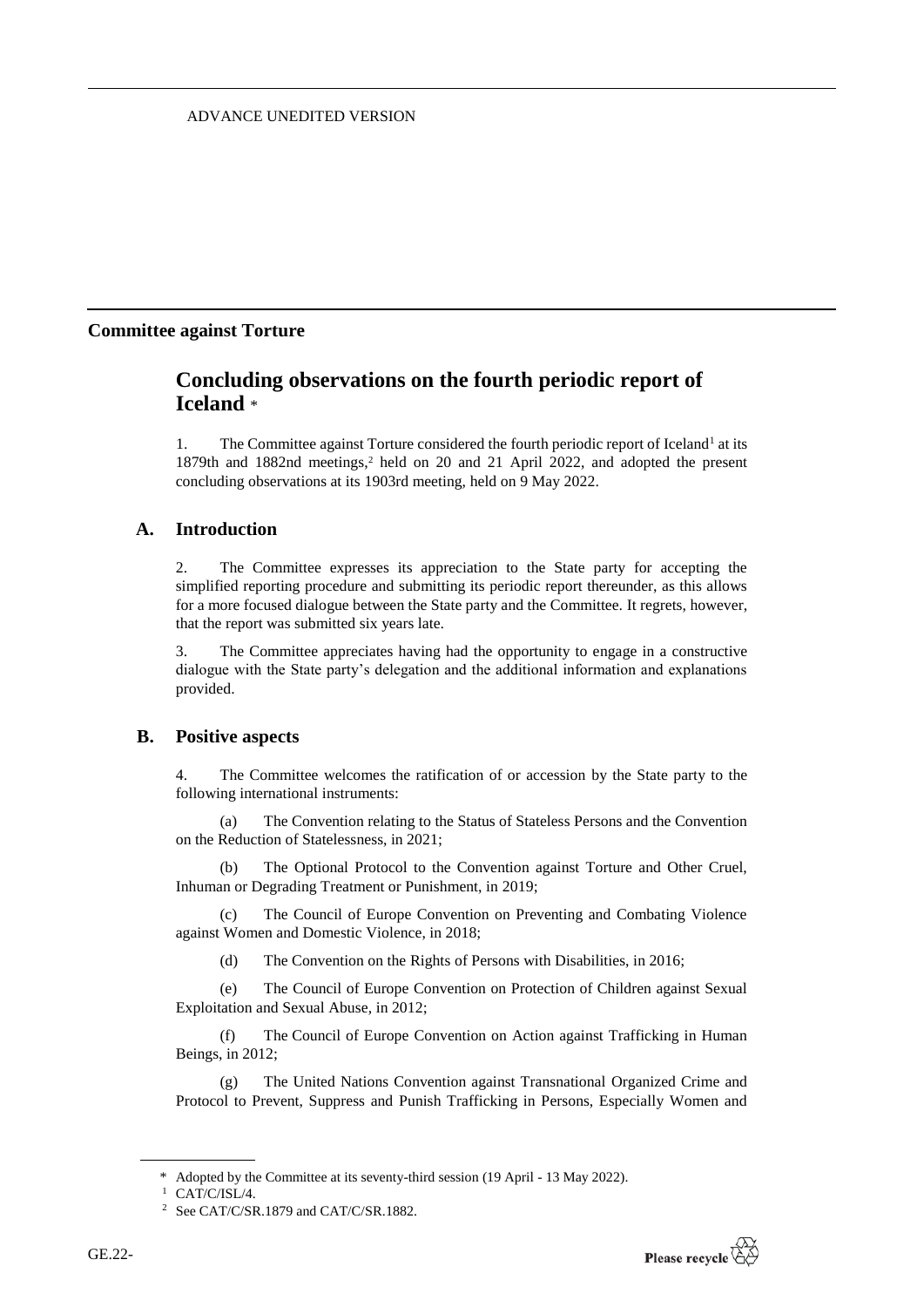Children, supplementing the United Nations Convention against Transnational Organized Crime, in 2010.

5. The Committee also welcomes the State party's initiatives to revise and introduce legislation in areas of relevance to the Convention, including:

(a) The incorporation of Convention on the Rights of the Child into Icelandic Law, in 2013;

(b) The incorporation of new provisions on stalking and protection against digital sexual violence and on increase of judicial protection for victims of human trafficking in the General Penal Code, in 2021;

(c) The adoption of the Parliamentary Resolution on a Plan on Measures Against Violence and its Consequences for 2019-2022;

(d) The adoption of the Parliamentary Resolution on Preventive Actions among Children and Young People against Sexual and Gender-based Violence and Harassment for 2021–2025;

(e) The amendment of the Act on the Althing Ombudsman, in 2018;

(f) The adoption of the Act on Service for Persons with Disabilities who have Long Term Support Needs, in 2018;

(g) The amendment of the General Penal Code concerning the definition of rape , in 2018;

(h) The adoption of the Act on the Execution of Sentences, in 2016;

(i) The amendment of the Foreign Nationals Act, in 2010 and 2016;

(j) The amendment of the General Penal Code to include a specific offence of domestic violence, in 2016;

(k) The amendment of the Act on Air Transport, in 2015;

(l) The amendment of the General Penal Code to increase the maximum penalty for the crime of trafficking in persons, in 2011;

(m) The adoption of the Act No. 85/2011 on Restraining orders and expulsion from the home, in 2011;

(n) The amendment of the General Penal Code to criminalize specifically the beneficiaries and perpetrators of trafficking and prostitution, in 2009.

6. The Committee commends the State party's initiatives to amend its policies and procedures in order to afford greater protection for human rights and to apply the Convention, in particular:

(a) The adoption of 2019 Emphasis on Actions to Combat Human Trafficking and Other Forms of Exploitation;

(b) The adoption of the Action Plan for the Handling of Sexual Offences for 2018- 2022;

(c) The establishment of a Steering Committee on comprehensive measures to combat sexual violence, in 2018;

(d) The establishment of a Government Steering Committee on Human Rights, in 2017;

(e) The establishment of the Police Supervisory Committee, in 2017;

(f) The adoption of the Action Plan for Immigration for 2016-2019;

(g) The establishment of the Centre for Police Training and Professional Development at the National Police Commissioner of Iceland, in 2016;

(h) The establishment of the Immigration and Asylum Appeals Board, in 2015;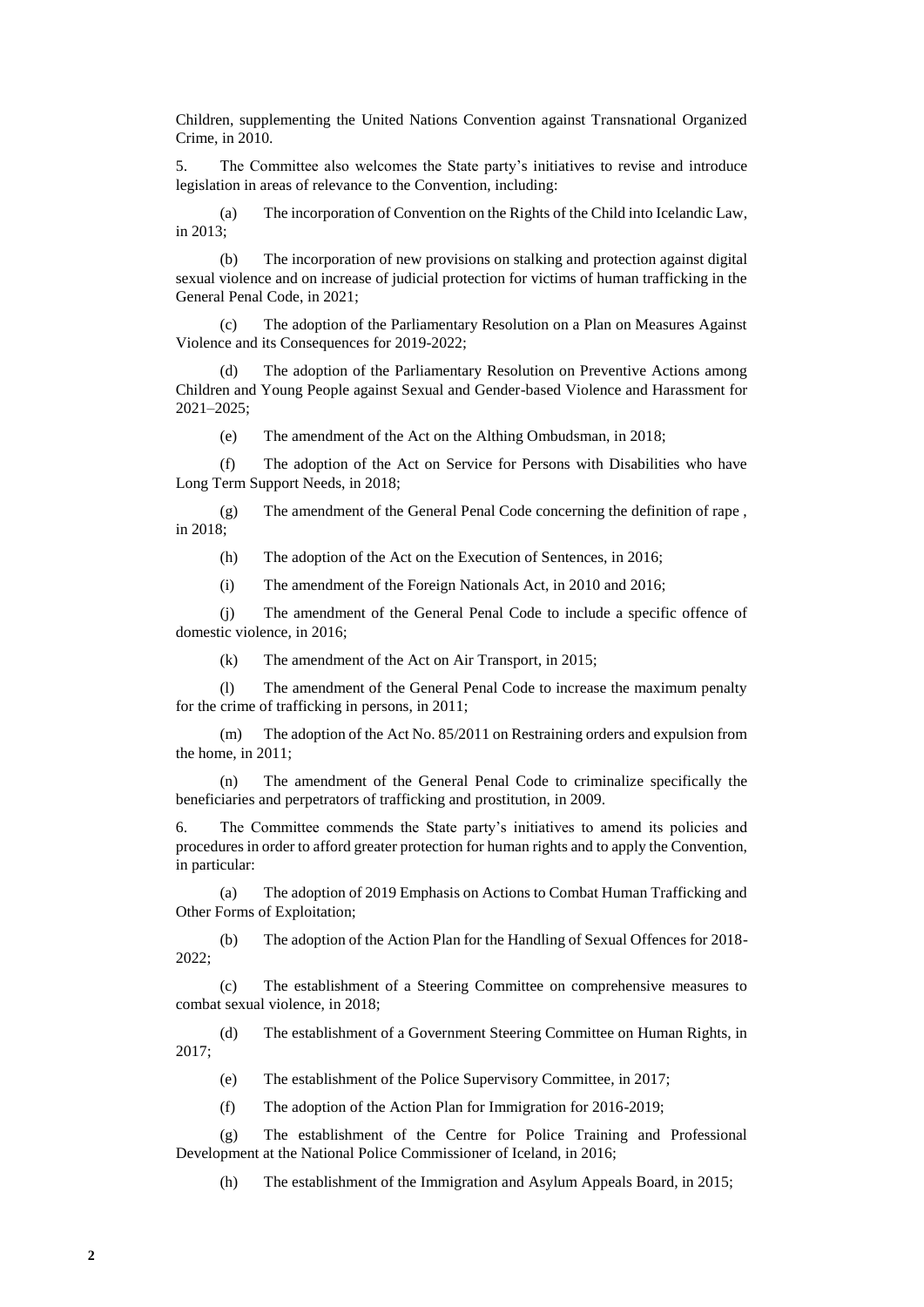(i) The adoption of the rules on the procedure and registration of domestic violence cases reported to the police, in 2014;

(j) The adoption of the National Plan against Trafficking in Persons for 2013- 2016.

7. The Committee welcomes the designation of the Althing Ombudsman as the national preventive mechanism following the 2018 legislative amendments. It also notes that the Althing Ombudsman can conduct monitoring visits to all places of deprivation of liberty, has already conducted nine visits, and can receive complaints on violence from individuals and make non-binding recommendations to the national authorities.

## **C. Principal subjects of concern and recommendations**

### **Pending follow-up issues from the previous reporting cycle**

8. In its previous concluding observations,<sup>3</sup> the Committee requested the State party to provide information on its implementation of the Committee's recommendations on solitary confinement, trafficking in human beings and violence against women and children.<sup>4</sup> While noting with appreciation the replies submitted by the State party on 22 December 2009 under the follow-up procedure<sup>5</sup> and referring to the letter dated 19 November 2010 from the Committee's Rapporteur for follow-up to concluding observations addressed to the Permanent Representative of Iceland to the United Nations Office at Geneva, the Committee finds that the information received from the State party was not sufficient to assess and conclude that the recommendations of its previous concluding observations have been fully implemented. Those issues are covered in paragraphs 13-14, 21-22 and 19-20 of the present document.

#### **Definition and criminalization of torture**

9. While noting the existing constitutional provision prohibiting torture and illtreatment, the legislation making all forms of physical violence punishable under the General Penal Code, as well as the principle to interpret the constitutional prohibition in the light of the Convention by the domestic courts, the Committee regrets that the State party has not yet criminalized torture as a specific crime in its domestic legislation, in accordance with article 4 (2) of the Convention. Moreover, the Committee remains concerned at the continued absence of a definition of torture in the State party's domestic legislation consistent with article 1 of the Convention. In this regard, the Committee takes note of the State party's commitment to revisit the existing legislation to bring it in line with the Convention. Lastly, the Committee also regrets that the State party has not provided it with information on instances when the domestic courts interpreted the constitutional prohibition of torture in the light of Convention's prohibition in practice (arts. 1, 2 and 4).

10. **The Committee reiterates its previous recommendations to the State party<sup>6</sup> and urges it to take effective legislative measures to include torture as a specific offence in domestic laws, punishable by appropriate penalties that take into account its grave nature, and to adopt a definition of torture that covers all the elements contained in article 1 of the Convention. It again draws attention to its General Comment No. 2 (2007) on the implementation of article 2, which states that serious discrepancies between the Convention's definition of torture and that incorporated into domestic law create actual or potential loopholes for impunity.<sup>7</sup>**

<sup>3</sup> CAT/C/ISL/3, para. 20.

<sup>4</sup> Ibid., paras. 9, 14 and 15.

<sup>5</sup> CAT/C/ISL/CO/3/Add.1.

<sup>6</sup> CAT/C/ISL/3, para. 5.

<sup>7</sup> CAT/C/GC/2, para. 9.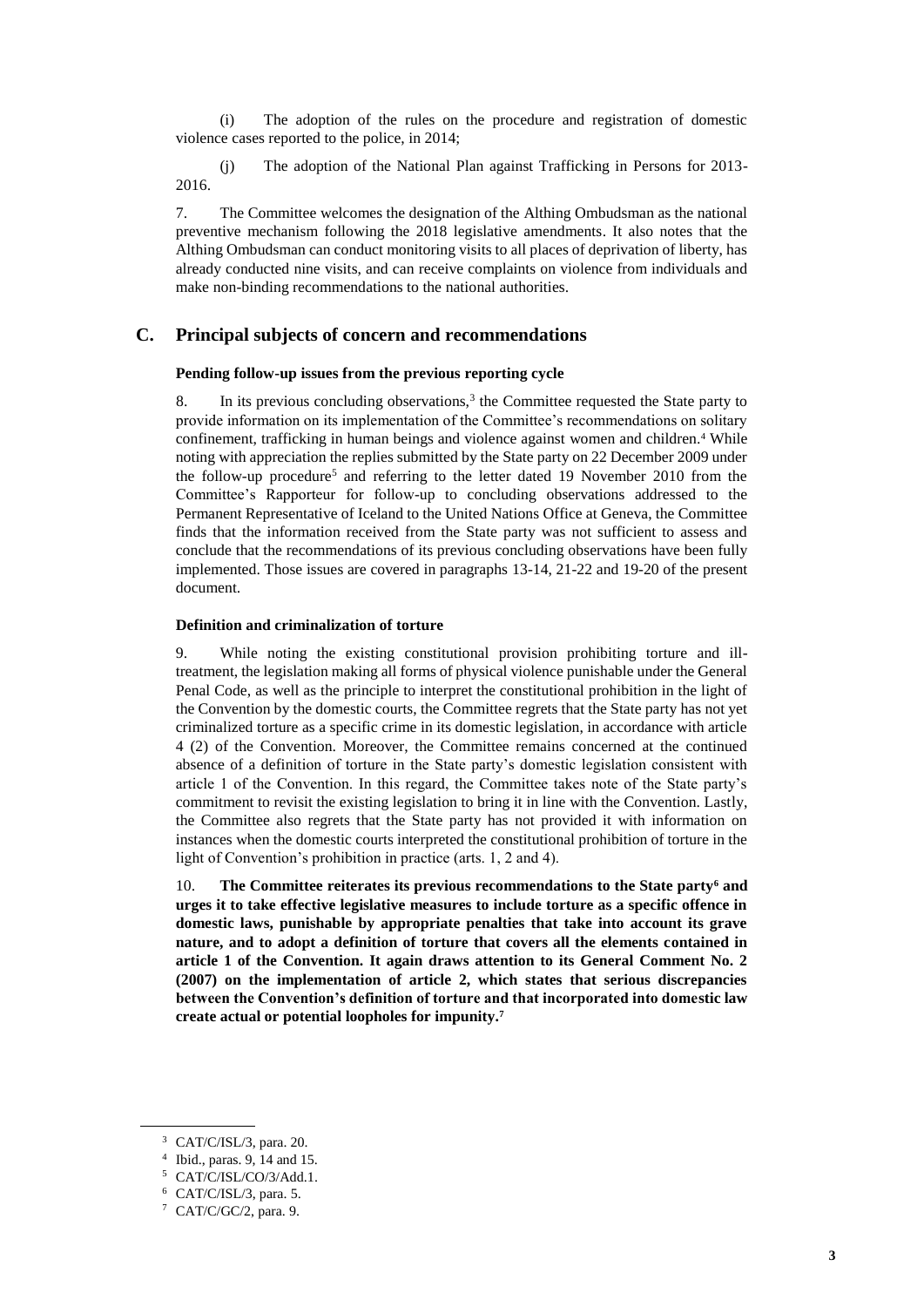#### **Fundamental legal safeguards**

11. The Committee takes note of the procedural safeguards to prevent torture and illtreatment that are set forth in the Code on Criminal Procedure and Regulation no. 651/2009, including the provision of an information sheet to persons deprived of their liberty detailing their rights in several languages. However, the Committee remains concerned that article 1 of Regulation no. 651/2009 allows duty officers or other officers in charge of investigation to exceptionally delay the notification of custody, despite the delegation's assurances that the decision to postpone the arrestees' right to contact relatives or other persons of their choice about their detention may only be taken by an official who has not conducted the investigation (arts. 2, 11 and 16).

12. **The State party should ensure that all persons who are arrested or detained are afforded, in law and in practice, all fundamental safeguards against torture from the very outset of their deprivation of liberty, including the right to notify family members or any other person of their choice that they have been taken into custody. It should also ensure that Regulation no. 651/2009 be amended so as clearly to require the authorization of delay of notification by a senior police officer unconnected to the investigation or a public prosecutor, that any delay in the notification of custody is for as short time as possible (see CPT/Inf (2020) 4, para. 17).**

#### **Solitary confinement in pre-trial detention**

13. The Committee is seriously concerned at the legal framework allowing up to four weeks of solitary confinement in pre-trial detention, and an even longer period for persons accused of an offence that carries a ten year prison sentence or longer. It is also concerned at reports that solitary confinement on remand has been used for prolonged periods ranging between nine and 33 days in 2020 and 37 days in 2021. In this connection, the Committee welcomes the State party's willingness to examine the legislative and procedural framework further. While taking note of the State party's delegation assertion that only 2 per cent of arrested persons are detained on remand and that solitary confinement is subject to high scrutiny of prosecutors and judges and employed only when strictly necessary, the Committee observes with concern that about 54 per cent, but possibly even more, of pre-trail detainees have been placed in solitary confinement between 2012 and 2021, and 98.77 per cent of requests for solitary confinement on remand were granted by the judges between 2016 and 2018. The Committee is particularly concerned at reports that people with psychosocial disabilities and exceptionally children might be among the persons subjected to solitary confinement (art. 2, 11 and 16).

14. **The State party is urged to bring its legislation and practice regarding solitary confinement into line with international standards. In particular, it should:** 

**(a) Ensure that solitary confinement is used only in exceptional cases and as a last resort, based on concrete individual grounds, only when strictly necessary in the interest of criminal investigations and for maintenance of security or order, for as short a time as possible (and no more than 15 consecutive days), accompanied by strict procedural safeguards in accordance with rules 43 to 46 of the United Nations Standard Minimum Rules for the Treatment of Prisoners (the Nelson Mandela Rules), and including access to a defence lawyer with full ability to effectively defend his or her client against the request for the application of such measure;**

**(b) Observe the prohibition on imposing solitary confinement and similar measures on minors; and guarantee the health screening and sufficient consideration of the health conditions in order to ensure that solitary confinement is prohibited in the case of persons with intellectual, psychosocial or physical disabilities when their conditions would be exacerbated by such measures (see rule 67 of the United Nations Rules for the Protection of Juveniles Deprived of their Liberty and rule 45, paragraph 2 of the Nelson Mandela Rules);**

**(c) Inform the Committee about the progress of any legislative review concerning solitary confinement on remand undertaken, its outcome, as well as the monitoring of such process at multi-sectorial level. Compile comprehensive and disaggregated data, in particular the requests made and solitary confinement imposed,**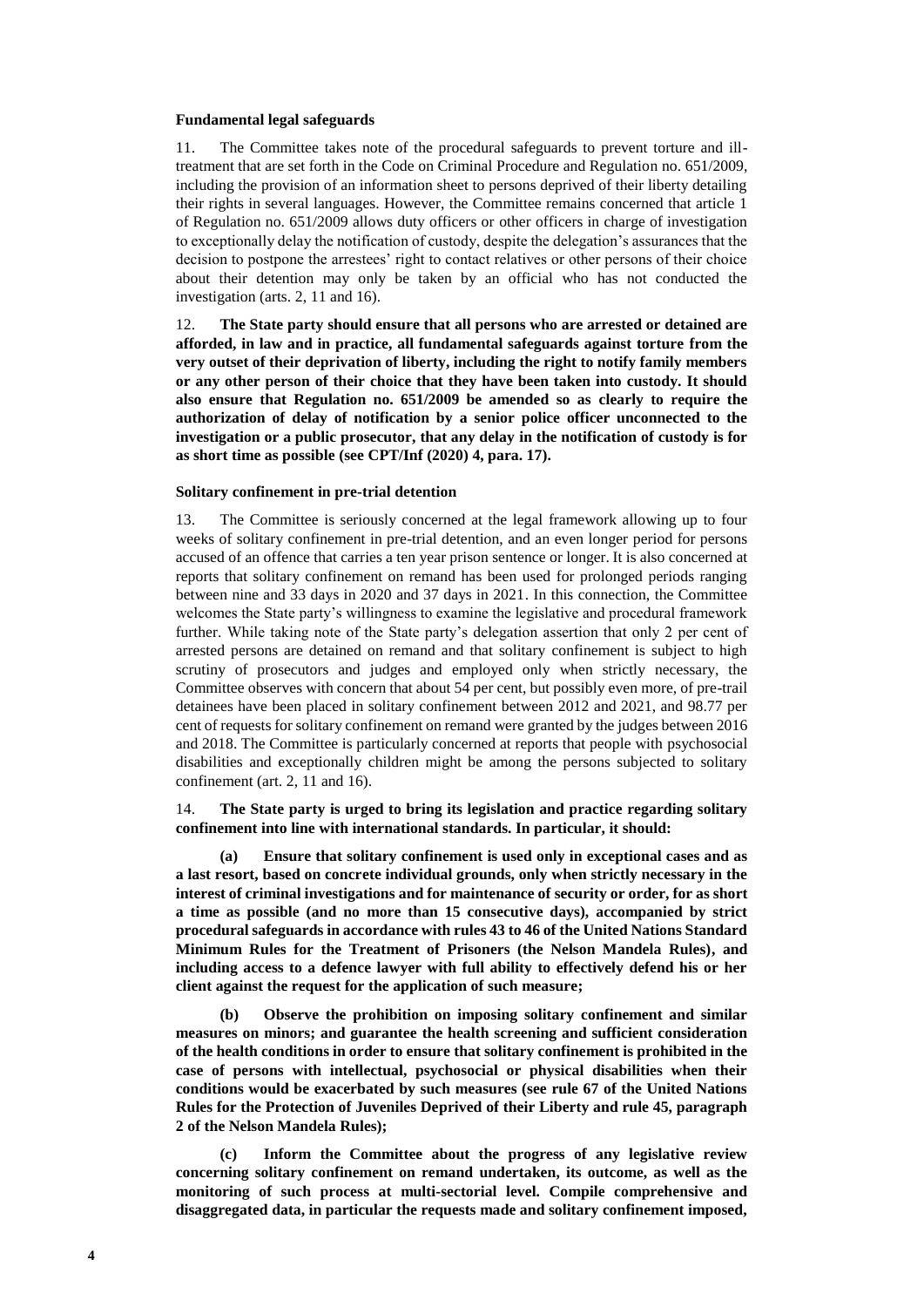### **and proportion of the imposed measure (in percentage) vis-à-vis the overall number of pre-trial detainees.**

### **Conditions of detention**

15. The Committee welcomes the ongoing prison reform, efforts to strengthen the access to health care in prison, including medical checks upon admission, and the ongoing implementation of the action plan to improve mental healthcare in prisons. Nevertheless, the Committee remains concerned at reports that therapy for drug users, including harm reduction measures, and persons with intellectual or psychosocial disabilities remains insufficient. While welcoming the 2011 amendments of the Execution of Sentences Act, which extended the application of non-custodial measures, the Committee is concerned that the amended Act does not require designing of an individual plan for every sentenced prisoners.<sup>8</sup> In view of the Committee, this negatively affects the development and access to work and other activities in prisons and might hamper their subsequent full social rehabilitation (arts. 2, 11 and 16).

### 16. **The State party should:**

**(a) Continue promoting and effectively applying existing alternatives to detention;**

**(b) Increase access to rehabilitation and social reintegration programmes for all persons deprived of liberty and ensure in law and practice that they participate in designing their individual sentence plan for full rehabilitation;** 

**(c) Continue strengthening its ongoing efforts to increase healthcare in prisons, including medical checks upon admission as well as psychiatric and psychological care, and ensure, in cooperation with public health services, the continuity of medical treatment in prison, particularly for drug and alcohol dependency and persons with disabilities.** 

### **Evidence obtained as a result of torture**

17. In the absence of a separate offence of torture, the Committee also regrets that the State party has taken no legislative steps, so as to exclude explicitly any evidence obtained as a result of torture in its domestic legislation (art. 15).

## 18. **The State party should amend its legislation to explicitly prohibit the use of evidence obtained through torture, except as evidence against the person accused of torture.**

### **Sexual and gender-based violence, including domestic violence and other forms of abuse**

19. The Committee welcomes several legislative steps taken by the State party, including the amendments of the General Penal Code, as well as progress made at policy and institutional level to prevent and combat sexual and gender-based violence, protect victims and afford them access to medical services, shelter, counselling and other support, also during the COVID-19 pandemic. The Committee notes the State party's information concerning the higher number of reported cases of sexual and gender-based violence, the increased funding provided to the police districts to strengthen the investigations and prosecutions of sexual offences and to develop a digital plan in the police records system. Nevertheless, it remains concerned at the following reported shortcomings:

(a) The cases of domestic and sexual violence, including rape, remain high, including with respect to children, migrant women, women and girls with disabilities and women from minority backgrounds,<sup>9</sup> and the available number of prosecutions vis-à-vis the reported incidents seems limited. The number of dismissal of charges in cases of rape and other sexual violence remains high and the information on in-depth analysis of the high

<sup>8</sup> See CPT/Inf (2020) 4, para. 23.

<sup>9</sup> CERD/C/ISL/CO/21-23, paras. 21-22.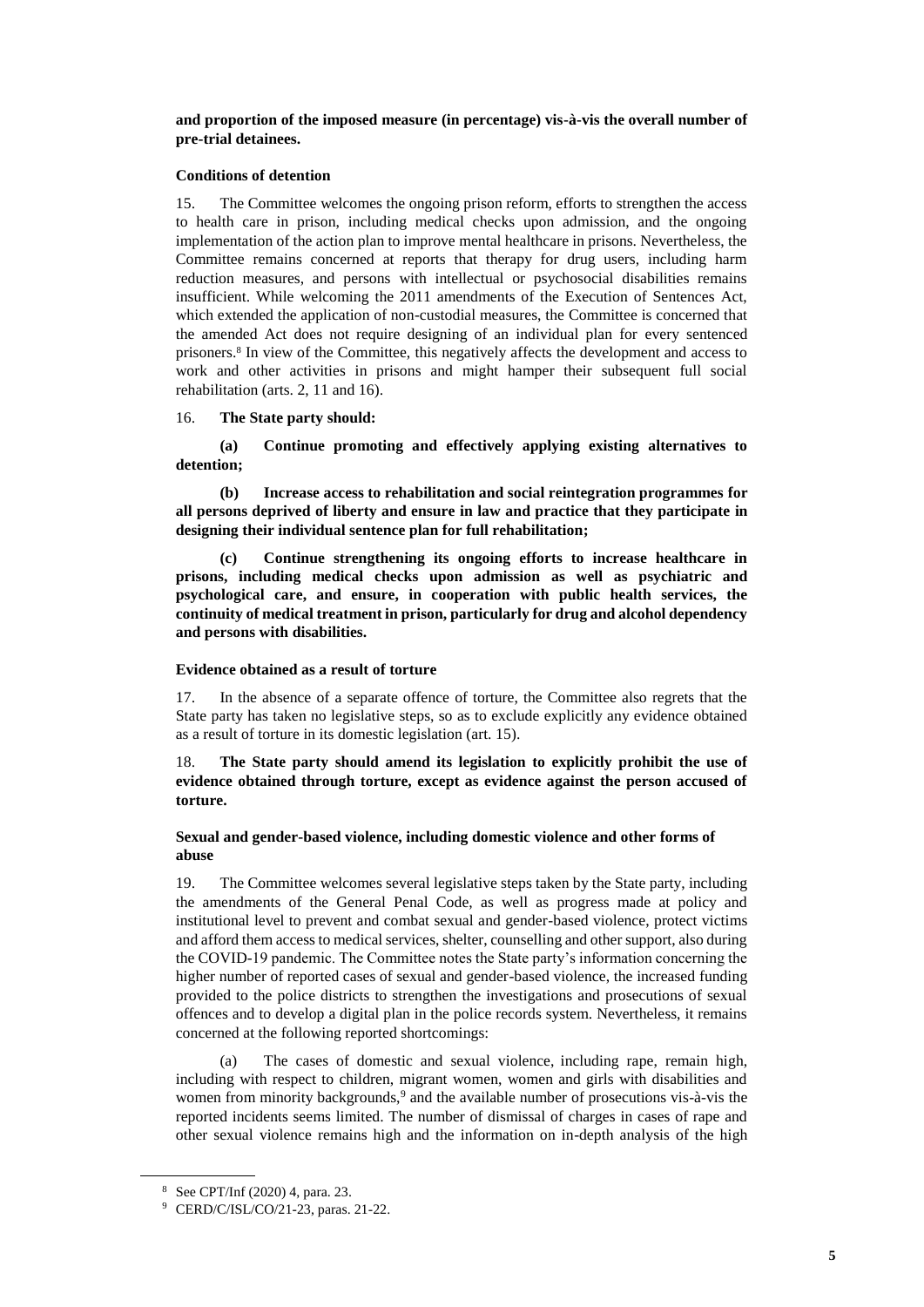number of acquittals for example in sexual violence cases is lacking.<sup>10</sup> The Committee also regrets the lack of the latest statistics on the prosecuted cases of all forms of gender-based violence, their outcome, and information on victims' redress;

(b) While taking note of the efforts made by the State party to deal with genderbased violence and sexual harassment of women police officers while on duty, noting that 24 cases were reported between 2014 and 2020 to the professional council of the National Commissioner of the Police, the Committee regrets the lack of information on the remedial action taken. However, it welcomes the planned research to examine the work culture within police (arts. 2 and 16).

### 20. **The State party should:**

Strengthen its ongoing efforts to ensure that all cases of sexual and gender**based violence, especially those involving actions or omissions by State authorities or other entities which engage the international responsibility of the State party under the Convention, are thoroughly investigated, that the alleged perpetrators are prosecuted and, if convicted, are punished appropriately, and that the victims receive redress, including adequate compensation and rehabilitation services;** 

**(b) Compile and provide the Committee with statistical data, disaggregated by the age and ethnicity or nationality of the victim, on the number of complaints, investigations, prosecutions and convictions and sentences recorded in cases of sexual and gender-based violence, as well as on the measures adopted to ensure that victims have access to effective remedies and reparation and monitor the effectiveness of complaints mechanisms, including the follow-up to reported incidents;** 

**(c) Inform the Committee about the remedial actions taken to tackle genderbased violence and sexual harassment within police force and any progress made with respect to the work culture therein;** 

**(d) Continue to provide mandatory training on the prosecution of sexual and gender-based violence and methods of interviewing those victims to all justice officials and law enforcement personnel as well as training to social and medical professionals on how to identify indications of trafficking and effectively protect victims of sexual and gender-based violence and continue awareness-raising campaigns on all forms of violence against women.**

### **Trafficking in human beings**

21. The Committee welcomes the State party's ongoing efforts and multi-sectorial approach to tackle human trafficking and the statement of the State party delegation about the 2021 amendments of the General Penal Code aimed at increasing judicial protection of trafficking victims. It looks forward to receiving the full wording of new provisions concerning the legal definition of trafficking in human beings, covering all types of exploitation for all purposes in line with the State party's other international obligations. While noting the strengthened safeguards in the labour market, the Committee is concerned at reports that further protection of migrant workers against exploitation is needed.<sup>11</sup> The Committee also notes with concern a handful of prosecuted cases concerning the offence of trafficking vis-à-vis the reported potential cases<sup>12</sup> during the reporting period (arts. 2 and 16).

### 22. **The State party should:**

**(a) Allocate sufficient funding to action aimed at preventing and combating trafficking and monitor its implementation and evaluation of results;**

**(b) Confirm that the recent legislative changes made to the General Penal Code contain legal definition of trafficking in human beings that covers all types of** 

<sup>10</sup> CEDAW/C/ISL/CO/7-8, paras. 19-20.

<sup>11</sup> CERD/C/ISL/CO/21-23, paras. 19-20.

<sup>12</sup> CERD/C/ISL/CO/21-23, paras. 17-18.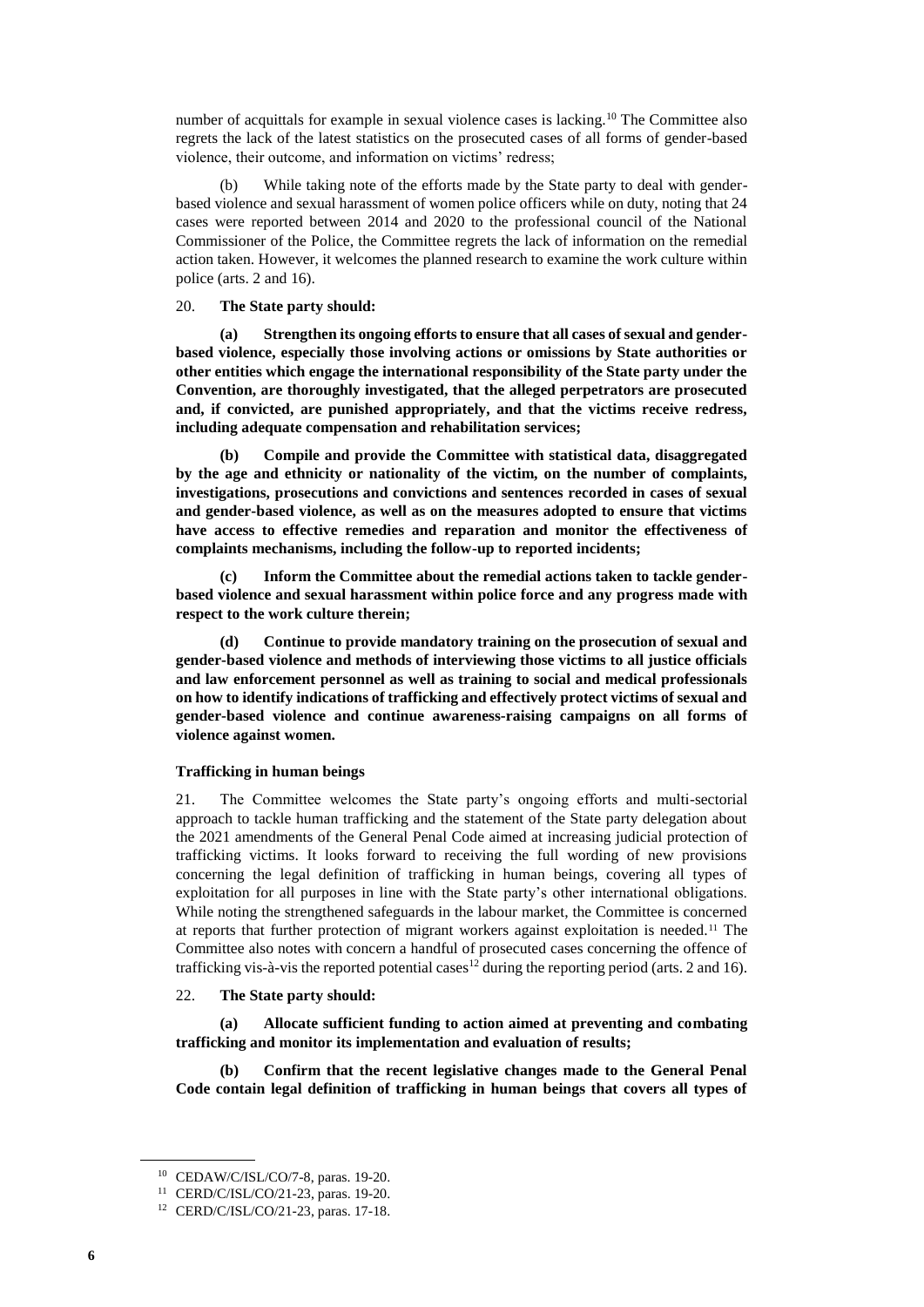**exploitation, including slavery, slavery-like practices and servitude, and that all forms are properly covered.**

**(c) Continue strengthening criteria for evaluating the vulnerability of a person subjected to human trafficking and ensure that cases of human trafficking in its various forms are thoroughly investigated, the alleged perpetrators are prosecuted and, if convicted, punished with appropriate sanctions, and victims have access to effective protection and redress, including fair and adequate compensation, and as full rehabilitation as possible;** 

**(d) Continue providing specialized training to law enforcement officials, border guards, immigration officials, prosecutors, labour inspectors, medical professionals and other relevant actors on detection and identification of victims of trafficking in persons, with a specific focus on the persons in vulnerable circumstances;** 

**(e) Keep conducting national prevention campaigns exposing the criminal nature of human trafficking.**

### **National Human Rights Institution**

23. The Committee regrets the State party's long delay in complying with its commitment made already during the 2016 universal periodic review<sup>13</sup> but takes note of the information provided by the State party on the creation of a working group in 2021 with the aim to establishing an independent national human rights institution and a plan to present the bill to that effect in 2023 (art. 2).

24. **Recalling its previous recommendation (CAT/C/ISL/CO/3, para. 6), the State party should expedite its ongoing efforts with a view to establishing a national human rights institution with a broad human rights protection mandate and adequate human and financial resources, in conformity with the principles relating to the status of national institutions for the promotion and protection of human rights (the Paris Principles).** 

### **Althing Ombudsman as national preventive mechanism**

25**.** The Committee is concerned at the Althing Ombudsman's reportedly limited staffing, which restricts it in carrying out its mandate as national preventive mechanism fully, including the regular frequent and follow-up visits. The Committee appreciates the information provided on the steps taken by the State party to implement several recommendations made by the Althing Ombudsman in its capacity of national preventive mechanism following its monitoring visits and expects further information on the implementation of all its recommendations. In addition to its preventive mandate, the Committee notes the Althing Ombudsman's competence to receive individual complaints but regrets the lack of further details on the follow-up to such complaints, including their outcome (arts. 2 and 11).

26. **The Committee recommends that the State party continue its ongoing efforts to strengthen the Althing Ombudsman, including sufficient human resources as requested by it, to enable it to fully implement its mandate in accordance with the Optional Protocol to the Convention, notably to ensure proper follow-ups to undertaken visits to places of deprivation of liberty. It should also continue ensuring that Althing Ombudsman's recommendations resulting from its visits as the national preventive mechanism are implemented. Furthermore, it should ensure that individual complaints received by the Althing Ombudsman and referred to national authorities are properly addressed, that victims obtain redress and compensation, including medical and psychosocial rehabilitation, and that register of all complaints received and acted upon, including their outcome, is kept.** 

<sup>13</sup> A/HRC/34/7, paras. 115.26-115.40; CERD/C/ISL/CO/21-23, paras. 11-12.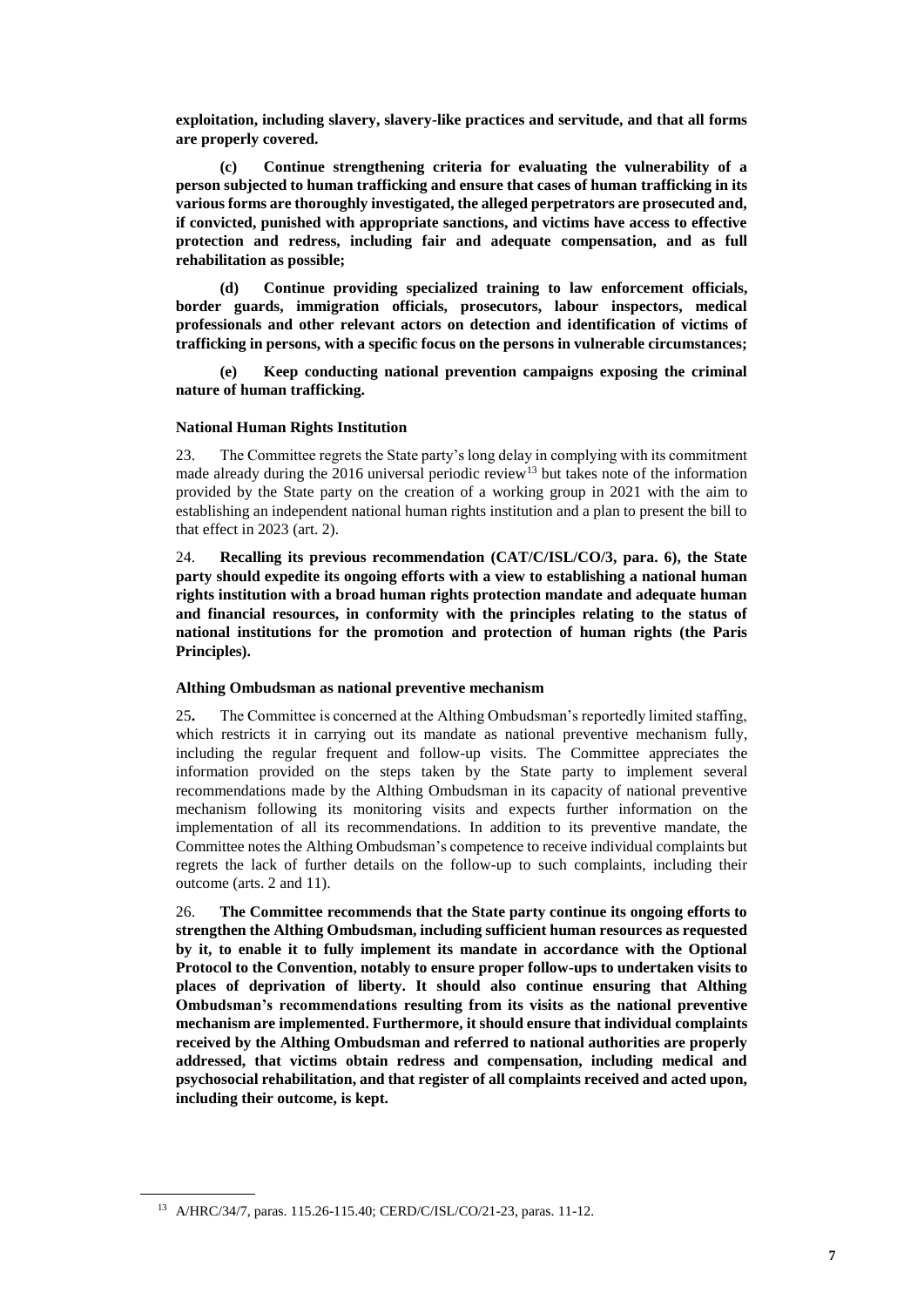### **Psychiatric establishments and involuntary hospitalisations**

27. While the Committee notes the ongoing revision of the Patient Rights Act, the pending draft bill providing clearer legal framework and safeguards for secure custody and care, as well as the planned review of the Act of Legal Competence, it regrets the existing shortcomings in legal safeguards concerning the involuntary hospitalisations, as observed by the European Committee for the Prevention of Torture and Inhuman or Degrading Treatment or Punishment.<sup>14</sup> Issues of concern include the following: the Act still provides for a compulsory deprivation of legal competence in case of the extension of involuntary hospitalisation beyond 12 weeks originally granted by a court. The initial placement and continuation of involuntary hospitalisation of civil and forensic patients lacks proper criteria of absolute necessity. The automatic judicial review at regular intervals is not required with respect to the need to continue hospitalisation concerning involuntary placement for an unspecified period (or placement that exceeds six months). The Committee is also concerned at reports that the patients in some psychiatric establishments lack access to daily outdoor exercise and that the use of police to manage distressed patients is not sufficiently regulated (arts. 2, 11 and 16).

### 28. **The State party is urged to:**

**(a) Continue its ongoing legislative reforms, and in particular step up its efforts to revise legislation regulating involuntary hospitalisation, from the initial placement to its continuation, so as to include specific criteria, safeguards and additional medical opinions to comply with the absolute necessity principle when depriving person of their liberty and subject such placement orders to judicial review at all times;**

**(b) Embark on its plan to reform the psychiatric establishments and increase its efforts in providing therapeutic and rehabilitation activities to patients and developing psychiatric community care;**

**(c) Strictly limit the use of police in dealing with patients in psychiatric establishments and ensure that all medical and non-medical staff continue to be regularly trained on de-escalation measures and methods of non-violent and noncoercive care.**

### **Excessive use of force and the police supervisory committee**

29. The Committee takes note of the information provided by the State party that the police supervisory committee dealt with 30 cases of alleged ill-treatment between 2017 and 2019. It observes that most allegations concerned the excessive use of force by police during arrest. The Committee is concerned at the low number of prosecutions: out of 30 abovementioned cases, charges were brought in two cases and five cases were sent to relevant police commissioner for internal follow-up. Moreover, the Committee regrets that the State party has not presented information on complaints registered since 2019, cases referred and their outcome, and the impossibility to disaggregate available data by the type of offence, including torture, owing to the legislative loophole identified in paragraphs 9-10 above (arts. 2, 12, 13 and 16).

### 30. **The State party should:**

**(a) Ensure that all allegations of excessive use of force by law enforcement officials are investigated promptly, thoroughly and impartially, that alleged perpetrators are duly tried and, if found guilty, punished in a manner commensurate with the gravity of their acts, and that victims are adequately redressed;**

**(b) Ensure that in cases of excessive use of force suspected perpetrators are suspended from duty immediately and for the duration of the investigation while observing their presumption of innocence, particularly when there is a risk that they might otherwise be in a position to repeat the alleged act, commit reprisals against the alleged victim or obstruct the investigation;**

<sup>14</sup> See CPT/Inf (2020) 4, paras. 62-68.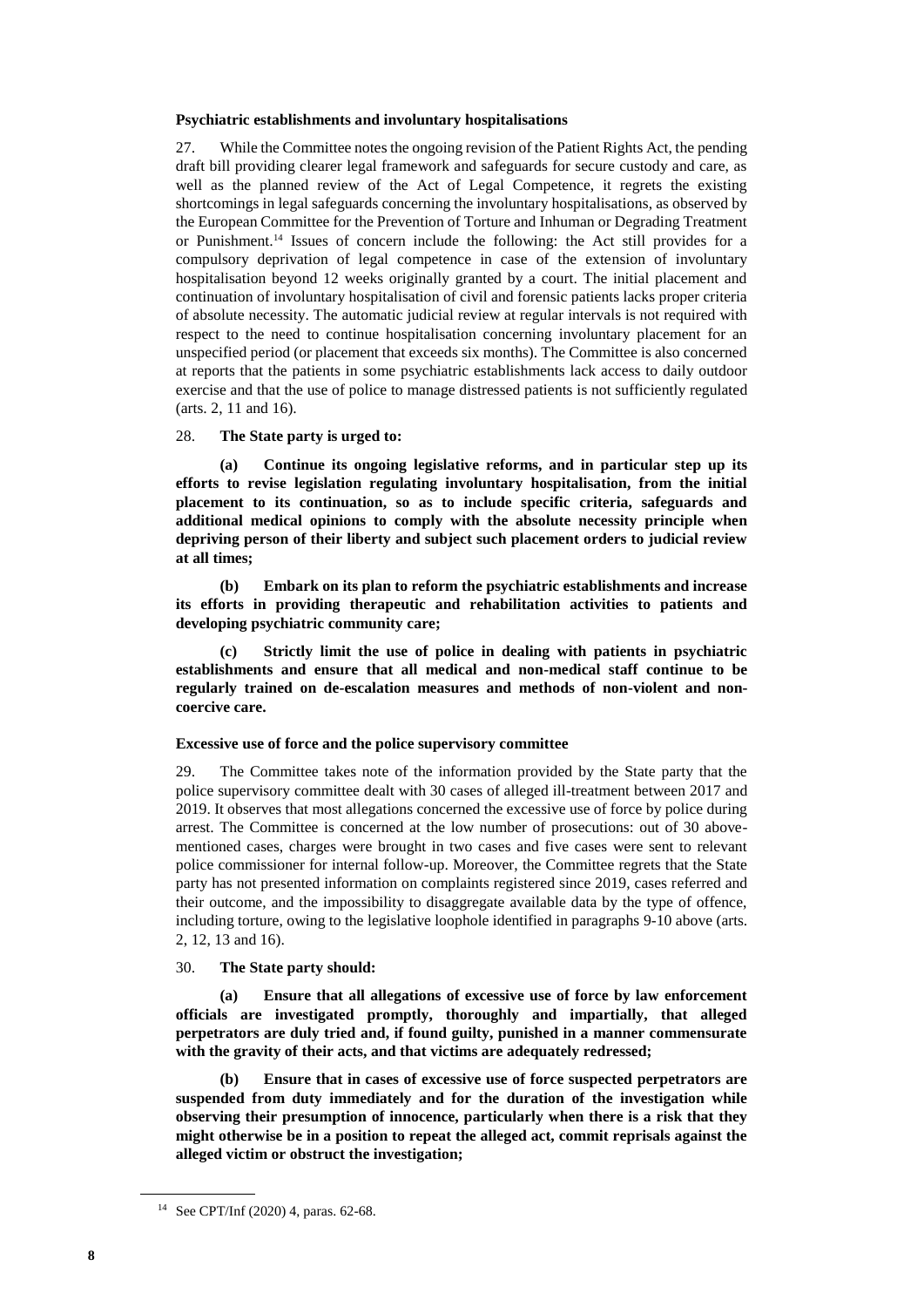**(c) Continue its efforts to systematically provide training to all law enforcement officials on the use of force, especially in preventing and minimising violence during arrest, taking also due account of the Basic Principles on the Use of Force and Firearms by Law Enforcement Officials;** 

**(c) Compile and publish comprehensive disaggregated statistical information relevant to all complaints and reports received of excessive use of force, including information as to whether such complaints led to investigations and, if so by which authority, whether the investigation resulted in the imposition of disciplinary measure's or prosecutions and whether the victims obtained redress.**

### **Safeguards on non-refoulement**

31. The Committee notes a comprehensive revision of the Foreign Nationals Act concluded in 2016, the establishment of the administrative Immigration and Asylum Appeals Board in 2015, which reviews the decisions of the Directorate of Immigration. It also notes the State party's increased rate in cases of international protection (in 2021, it granted protection to 354 out of 872 applications in 2021). The Committee, however, is concerned at reports that the appeal's procedure before the Board has in general a suspensive effect, save for the exceptions of applications from a "safe" country of origin that are considered manifestly unfounded. The subsequent court proceedings have no automatic suspensive effect. The Appeals Board can grant such suspension for reasons "deemed justified", which seems to be left to its discretion, and is considered only upon a request of the applicant within a short time-limit and specific procedure. In addition, the pending legislative draft proposal to amend the Foreign Nationals Act reportedly maintains a short five-day deadline for appeals concerning the cases from "safe" countries of origin deemed manifestly unfounded (arts. 2, 3, 12 and 13).

#### 32. **The State party should:**

**(a) Ensure that the non-refoulement principle enshrined in article 42 of the Foreign Nationals Act is applied in full respect for the principle of non-refoulement enshrined in article 3 of the Convention and that any forthcoming legislative amendments will fully respect such principle;** 

**(b) Guarantee that all foreign nationals at risk of deportation, including those from "safe" countries of origin, have access to fair procedures, notably a detailed and thorough interview to assess the risk that they may be subjected to torture and illtreatment in their country of origin in view of their individual circumstances;**

**(c) Ensure that persons at risk of deportation are able to seek an individual judicial review of the deportation order and that doing so has suspensive effect;** 

**(d) Ensure a rapid and appropriate identification of persons in a vulnerable situation, including survivors of torture and ill-treatment, as well as sexual and genderbased violence, and provide them with adequate access to health care and psychological services;**

**(e) Provide information on cases relating to non-refoulement of possible victims of torture that the Board has considered since its establishment, the number of cases submitted and the number decided, case outcomes, including the number of those resulting in deportation, in successful claims that led to the reversal of a deportation order, the number of appeals and the outcomes of those appeals.**

#### **Asylum-seeking children**

33. While acknowledging a low number of unaccompanied asylum-seeking children (10 in 2022 and 16 in 2021), the Committee is concerned at the information received regarding their situation in a designated reception facility (Baejarhraun), administered by the Directorate of Immigration, where they are hosted before their placement with a foster family or a reception centre for adults. It is noted that the Child Protection Authorities are responsible for their care in that facility, but reports suggest that this facility is unfit for children, as it lacks child-friendly spaces or areas for recreation, clear safety procedures and does not fully respond to children's needs (arts. 11 and 16).